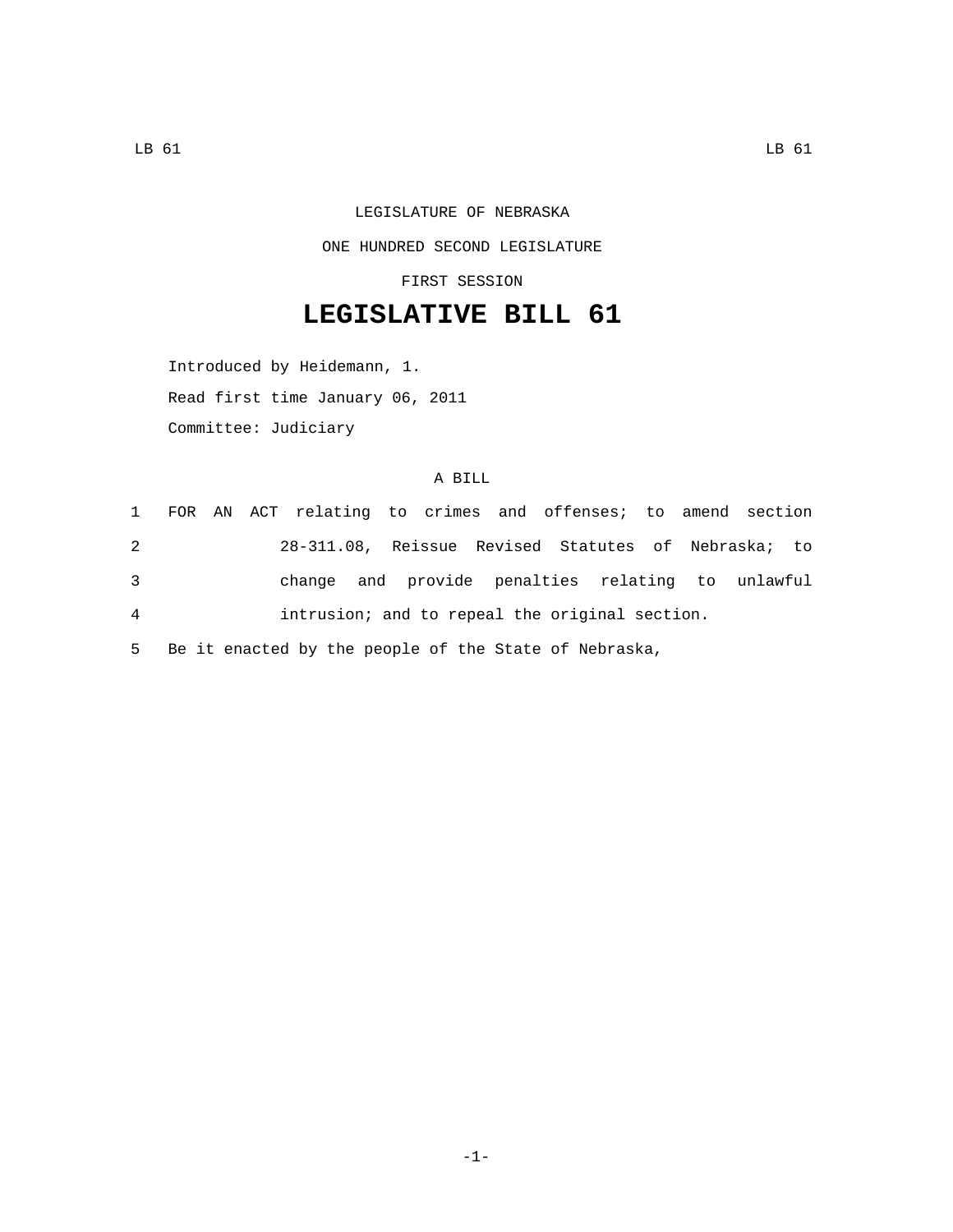Section 1. Section 28-311.08, Reissue Revised Statutes of 2 Nebraska, is amended to read: 28-311.08 (1) It shall be unlawful for any person to knowingly intrude upon any other person without his or her consent or 5 knowledge in a place of solitude or seclusion. (2) For purposes of this section:6 (a) Intrude means the viewing or recording, either by video, audio, or other electronic means, of a person in a state of 9 undress; and (b) Place of solitude or seclusion means a place where a person would intend to be in a state of undress and have a reasonable expectation of privacy, including, but not limited to, any facility, public or private, used as a restroom, tanning booth, locker room, 14 shower room, fitting room, or dressing room. (3) Violation (3)(a) Except as provided in subdivisions (b) and (c) of this subsection, violation of this section is a Class 17 III I misdemeanor, unless the victim is under the age of eighteen in which case a violation is a Class II misdemeanor. Lack of knowledge 19 as to the victim's age is not a defense to the enhanced penalty under this section. (b) Violation of this section is a Class IV felony if the intrusion is video, audio, or electronically recorded. (c) Violation of this section is a Class III felony if the intrusion is video, audio, or electronically recorded and

distributed to another person or otherwise made public in any manner

-2-